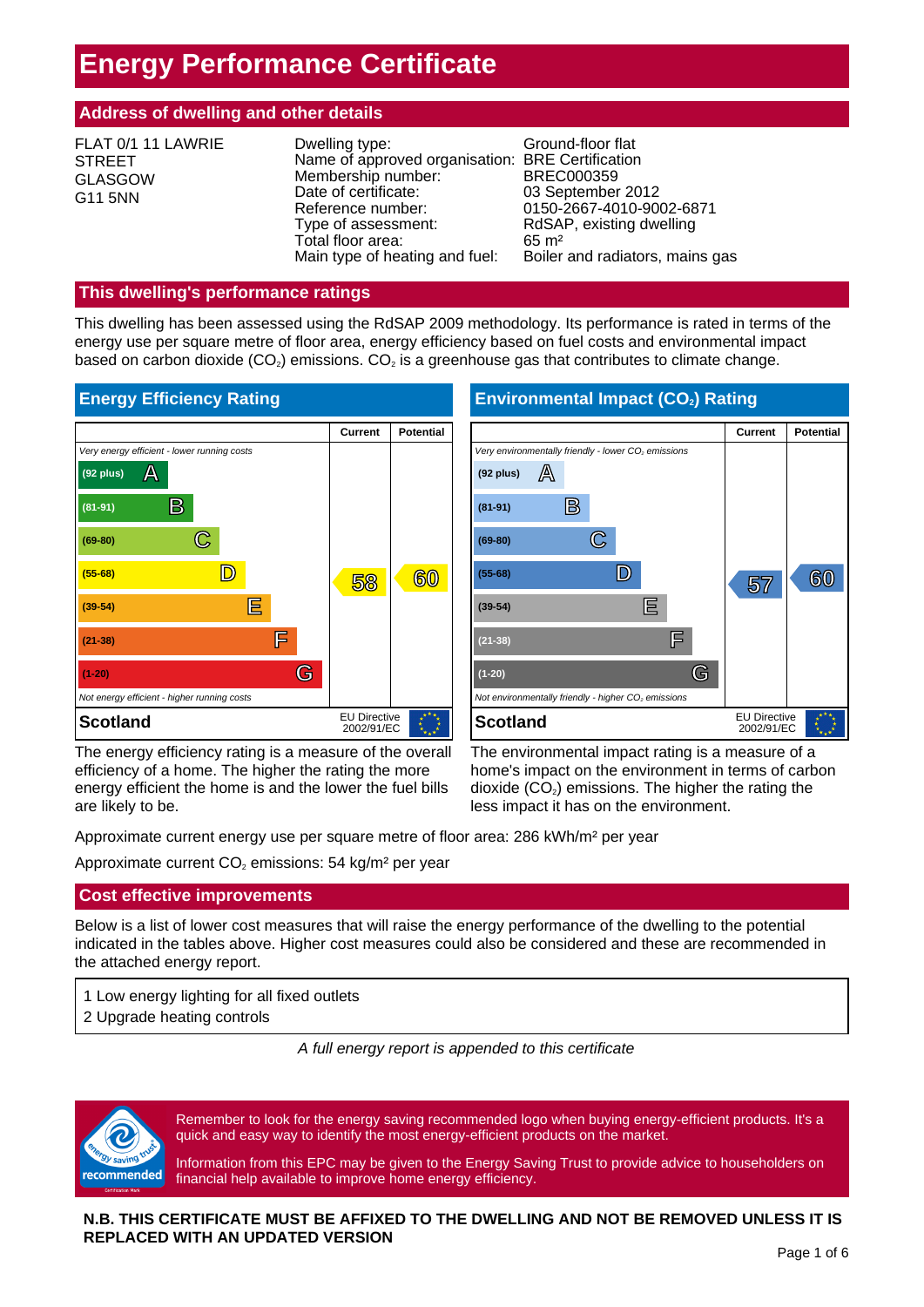# **Energy Report**



The Energy Performance Certificate and Energy Report for this dwelling were produced following an energy assessment undertaken by a member of BRE Certification. This is an organisation which has been approved by the Scottish Ministers. The certificate has been produced under the Building (Scotland) Amendment Regulations 2006 and a copy of the certificate and this energy report have been lodged on a national register.

| Assessor's name:           | <b>Gerry Murphy</b>              |
|----------------------------|----------------------------------|
| Company name/trading name: | GSM (UK) Associates              |
| Address:                   | 6, Dornoch Avenue, Giffnock, G46 |
|                            | 6OH                              |
| Phone number:              | 0141 571 1121                    |
| Fax number:                |                                  |
| E-mail address:            | gerry.murphy7@ntlworld.com       |
| Related party disclosure:  | No related party                 |

## **Estimated energy use, carbon dioxide (CO<sub>2</sub>) emissions and fuel costs of this home**

|                          | Current                         | Potential                       |
|--------------------------|---------------------------------|---------------------------------|
| Energy use               | 286 kWh/m <sup>2</sup> per year | 266 kWh/m <sup>2</sup> per year |
| Carbon dioxide emissions | 3.5 tonnes per year             | 3.3 tonnes per year             |
| Lighting                 | £63 per year                    | £38 per year                    |
| Heating                  | £623 per year                   | £599 per year                   |
| Hot water                | £87 per year                    | £87 per year                    |

The figures in the table above have been provided to enable prospective buyers and tenants to compare the fuel costs and carbon emissions of one home with another. To enable this comparison the figures have been calculated using standardised running conditions (heating periods, room temperatures, etc.) that are the same for all homes, consequently they are unlikely to match an occupier's actual fuel bills and carbon emissions in practice. The figures do not include the impacts of the fuels used for cooking or running appliances, such as TV, fridge etc.; nor do they reflect the costs associated with service, maintenance or safety inspections. Always check the certificate date because fuel prices can change over time and energy saving recommendations will evolve.

## **About the building's performance ratings**

The ratings on the certificate provide a measure of the building's overall energy efficiency and its environmental impact, calculated in accordance with a national methodology that takes into account factors such as insulation, heating and hot water systems, ventilation and fuels used.

Not all buildings are used in the same way, so energy ratings use 'standard occupancy' assumptions which may be different from the specific way you use your home.

Buildings that are more energy efficient use less energy, save money and help protect the environment. A building with a rating of 100 would cost almost nothing to heat and light and would cause almost no carbon emissions. The potential ratings in the certificate describe how close this building could get to 100 if all the cost effective recommended improvements were implemented.

## **About the impact of buildings on the environment**

One of the biggest contributors to global warming is carbon dioxide. The way we use energy in buildings causes emissions of carbon. The energy we use for heating, lighting and power in homes produces over a quarter of the UK's carbon dioxide emissions and other buildings produce a further one-sixth.

The average household causes about 6 tonnes of carbon dioxide every year. Adopting the recommendations in this report can reduce emissions and protect the environment. You could reduce emissions even more by switching to renewable energy sources. In addition there are many simple everyday measures that will save money, improve comfort and reduce the impact on the environment. Some examples are given at the end of this report.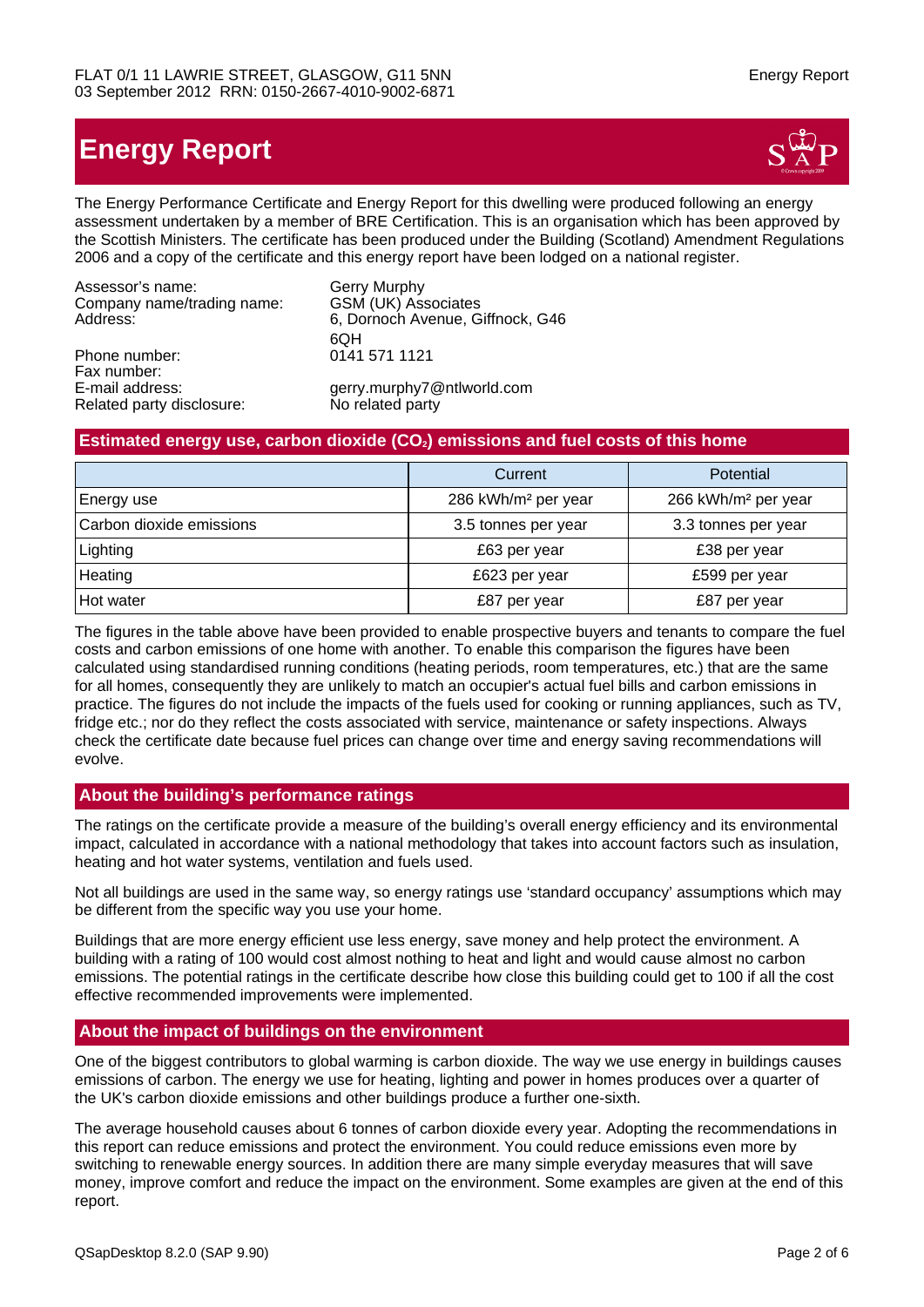## **Summary of this home's energy performance related features**

The table below gives an assessment of the key individual elements that have an impact on this home's energy and environmental performance. Each element is assessed by the national calculation methodology; 1 star = very poor (least efficient), 2 stars = poor, 3 stars = average, 4 stars = good and 5 stars = very good (most efficient). The assessment does not take into consideration the physical condition of any element. 'Assumed' means that the insulation could not be inspected and an assumption has been made in the methodology based on age and type of construction.

| Element                          | <b>Description</b>                           | Current performance      |               |  |
|----------------------------------|----------------------------------------------|--------------------------|---------------|--|
|                                  |                                              | <b>Energy Efficiency</b> | Environmental |  |
| Walls                            | Sandstone, as built, no insulation (assumed) | ★★☆☆☆                    | ★★☆☆☆         |  |
| Roof                             | (another dwelling above)                     |                          |               |  |
| Floor                            | Suspended, no insulation (assumed)           |                          |               |  |
| <b>Windows</b>                   | Single glazed                                | * * * * *                | * * * * *     |  |
| Main heating                     | Boiler and radiators, mains gas              | ★★★★☆                    | ★★★★☆         |  |
| Main heating controls            | Programmer, TRVs and bypass                  | ★★★☆☆                    | ★★★☆☆         |  |
| Secondary heating                | Room heaters, electric                       | $\blacksquare$           |               |  |
| Hot water                        | From main system                             | ★★★★☆                    | ★★★★☆         |  |
| Lighting                         | Low energy lighting in 33% of fixed outlets  | ★★★☆☆                    | ★★★☆☆         |  |
| Current energy efficiency rating |                                              | D 58                     |               |  |

Current environmental impact  $(CO_2)$  rating D 57

## **Low and zero carbon energy sources**

These are sources of energy (producing or providing electricity or hot water) which emit little or no carbon dioxide into the atmosphere. There are none applicable to this home.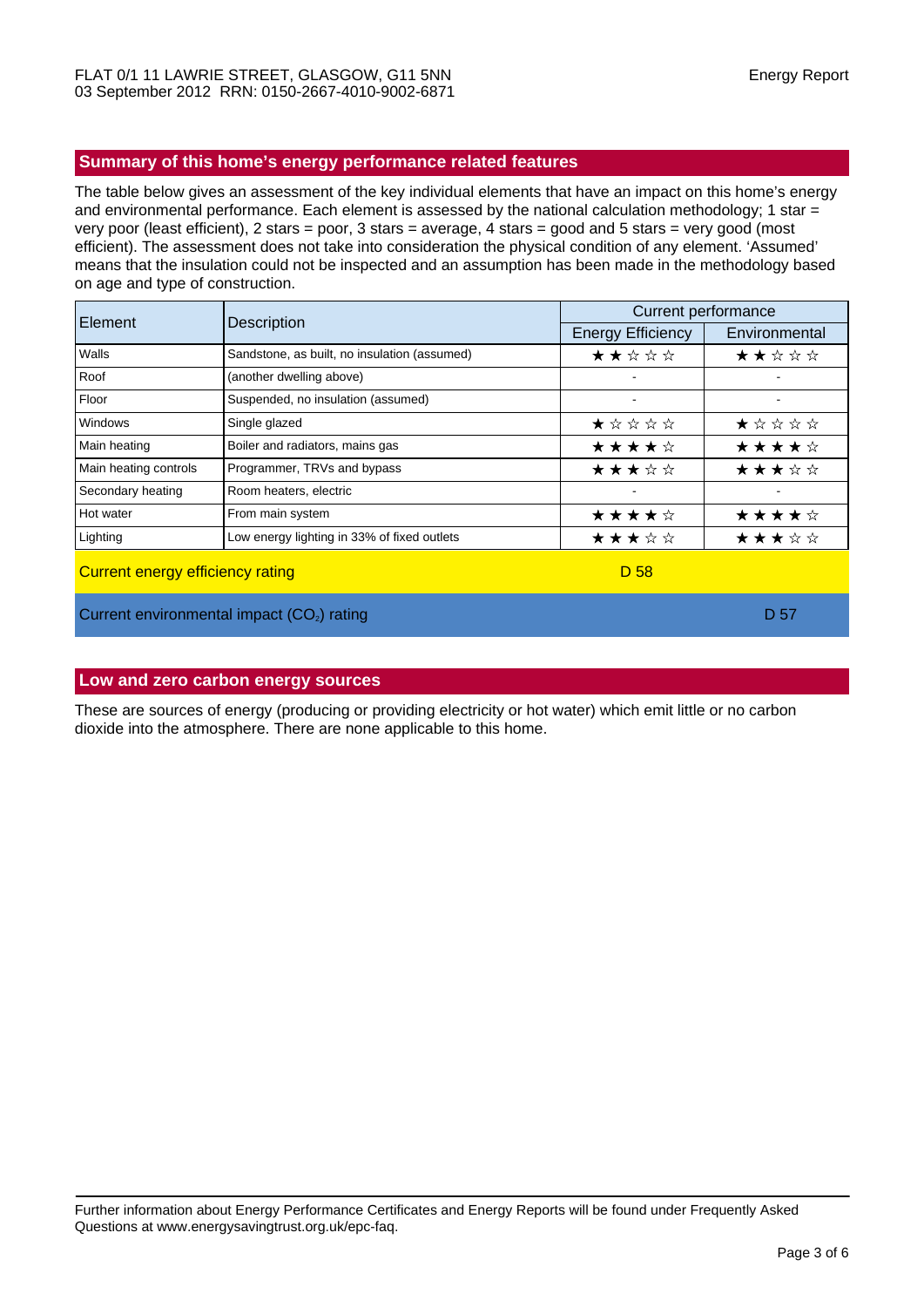#### **Recommended measures to improve this home's energy performance**

The measures below are cost effective. The performance ratings after improvement listed below are cumulative, that is they assume the improvements have been installed in the order that they appear in the table. However you should check the conditions in any covenants, warranties or sale contracts, and whether any legal permissions are required such as a building warrant, planning consent or listed building restrictions. The indicative costs are representative for most properties but may not apply in a particular case.

|                                                          | Indicative cost | <b>Typical savings</b><br>per year | Ratings after improvement |                         |
|----------------------------------------------------------|-----------------|------------------------------------|---------------------------|-------------------------|
| Lower cost measures                                      |                 |                                    | Energy efficiency         | Environmental<br>impact |
| 1 Low energy lighting for all fixed outlets              | £10             | £21                                | D 59                      | D 58                    |
| 2 Upgrade heating controls                               | £350 - £450     | £29                                | D 60                      | D 60                    |
| Sub-total                                                |                 | £50                                |                           |                         |
| <b>Higher cost measures</b>                              |                 |                                    |                           |                         |
| 3 Replace boiler with new condensing boiler              | £1,500 - £3,500 | £50                                | D <sub>63</sub>           | D 64                    |
| Total                                                    |                 | £100                               |                           |                         |
| Potential energy efficiency rating                       |                 | D <sub>63</sub>                    |                           |                         |
| Potential environmental impact (CO <sub>2</sub> ) rating |                 |                                    |                           | D 64                    |

## **Further measures to achieve even higher standards**

The further measures listed below should be considered in addition to those already specified if aiming for the highest possible standards for this home. Some of these measures may be cost-effective when other building work is being carried out such as an alteration, extension or repair. Also they may become cost-effective in the future depending on changes in technology costs and fuel prices. However you should check the conditions in any covenants, warranties or sale contracts, and whether any legal permissions are required such as a building warrant, planning consent or listed building restrictions. The indicative costs are representative for most properties but may not apply in a particular case.

| 4 Replace single glazed windows with low-E<br>double glazing | £2,500 - £6,500  | £52 | D 66            | D 67            |
|--------------------------------------------------------------|------------------|-----|-----------------|-----------------|
| 15 50 mm internal or external wall insulation                | £5,500 - £14,500 | £85 | C <sub>71</sub> | C <sub>73</sub> |
| Enhanced energy efficiency rating<br>C <sub>71</sub>         |                  |     |                 |                 |
| Enhanced environmental impact (CO <sub>2</sub> ) rating      |                  |     |                 | C <sub>73</sub> |

Improvements to the energy efficiency and environmental impact ratings will usually be in step with each other. However, they can sometimes diverge because reduced energy costs are not always accompanied by a reduction in carbon dioxide  $(CO<sub>2</sub>)$  emissions.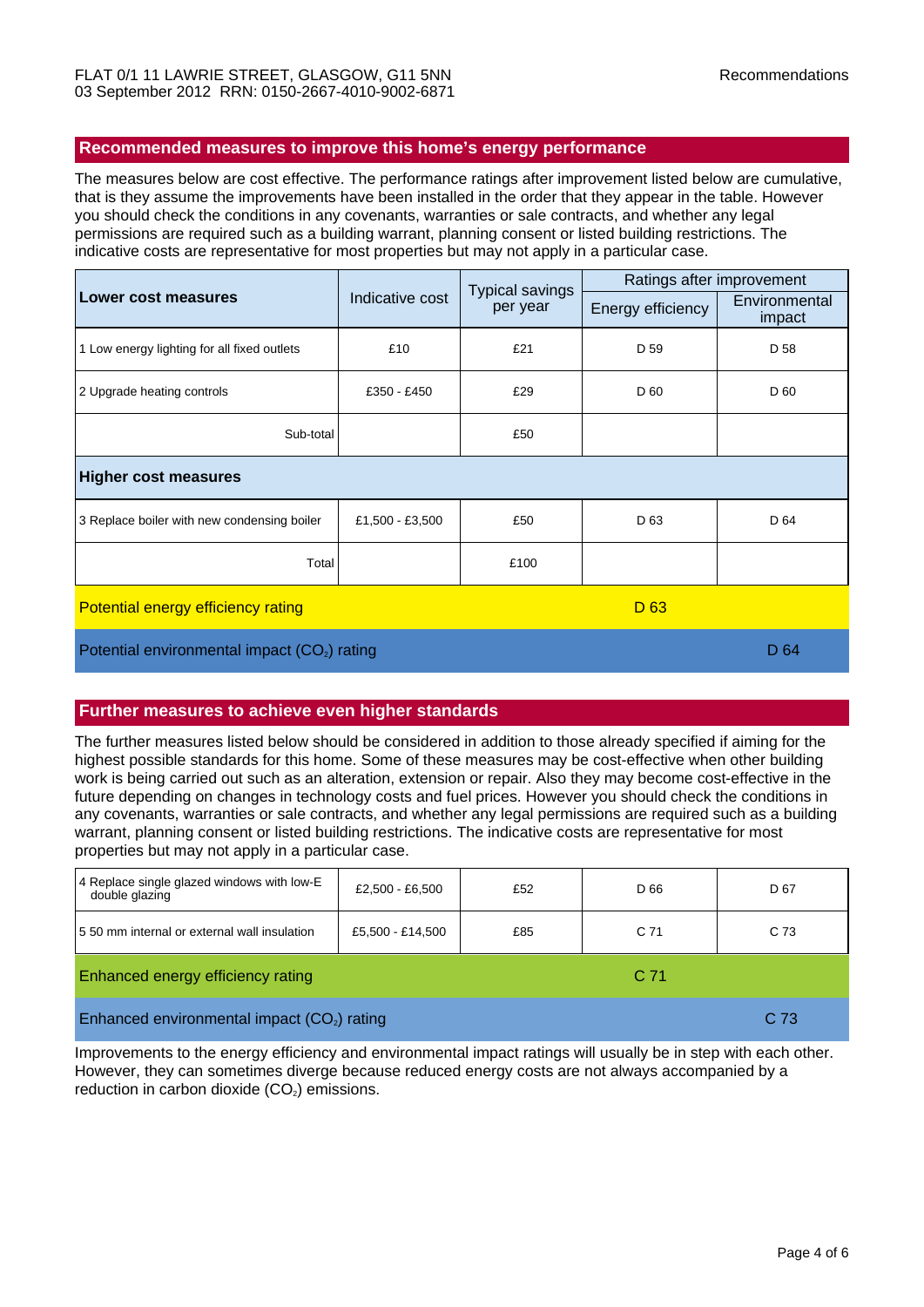#### **About the cost effective measures to improve this home's performance ratings**

If you are a tenant, before undertaking any work you should check the terms of your lease and obtain approval from your landlord if the lease either requires it, or makes no express provision for such work.

#### **Lower cost measures**

These measures are relatively inexpensive to install and are worth tackling first. The indicative costs of measures included earlier in this EPC include the costs of professional installation in most cases. Some of them may be installed as DIY projects. DIY is not always straightforward, and sometimes there are health and safety risks, so take advice before carrying out DIY improvements.

#### **1 Low energy lighting**

Replacement of traditional light bulbs with energy saving recommended ones will reduce lighting costs over the lifetime of the bulb, and they last up to 12 times longer than ordinary light bulbs. Also consider selecting low energy light fittings when redecorating; contact the Lighting Association for your nearest stockist of Domestic Energy Efficient Lighting Scheme fittings.

#### **2 Heating controls (room thermostat)**

The heating system should have a room thermostat to enable the boiler to switch off when no heat is required. A competent heating engineer should be asked to do this work. Insist that the thermostat switches off the boiler as well as the pump and that the thermostatic radiator valve is removed from any radiator in the same room as the thermostat. Building regulations may apply to this work, so it is best to obtain advice from your local authority building standards department and from a qualified heating engineer.

#### **Higher cost measures**

#### **3 New condensing boiler**

A condensing boiler is capable of much higher efficiencies than other types of boiler, meaning it will burn less fuel to heat this property. This improvement is most appropriate when the existing central heating boiler needs repair or replacement, but there may be exceptional circumstances making this impractical. Condensing boilers need a drain for the condensate which limits their location; remember this when considering remodelling the room containing the existing boiler even if the latter is to be retained for the time being (for example a kitchen makeover). Building regulations may apply to this work, so it is best to obtain advice from your local authority building standards department and from a qualified heating engineer.

#### **About the further measures to achieve even higher standards**

Further measures that could deliver even higher standards for this home. You should check the conditions in any covenants, planning conditions, warranties or sale contracts before undertaking any of these measures. If you are a tenant, before undertaking any work you should check the terms of your lease and obtain approval from your landlord if the lease either requires it, or makes no express provision for such work.

#### **4 Double glazing**

Double glazing is the term given to a system where two panes of glass are made up into a sealed unit. Replacing existing single-glazed windows with double glazing will improve comfort in the home by reducing draughts and cold spots near windows. Double-glazed windows may also reduce noise, improve security and combat problems with condensation. Building standards may apply to this work, so it is best to obtain advice from your local authority building standards department.

#### **5 Internal or external wall insulation**

Solid wall insulation involves adding a layer of insulation to either the inside or the outside surface of the external walls, which reduces heat loss and lowers fuel bills. As it is more expensive than cavity wall insulation it is only recommended for walls without a cavity, or where for technical reasons a cavity cannot be filled. Internal insulation, known as dry-lining, is where a layer of insulation is fixed to the inside surface of external walls; this type of insulation is best applied when rooms require redecorating and can be installed by a competent DIY enthusiast. External solid wall insulation is the application of an insulant and a weather-protective finish to the outside of the wall. This may improve the look of the home, particularly where existing brickwork or rendering is poor, and will provide long-lasting weather protection. Further information can be obtained from the National Insulation Association (www.nationalinsulationassociation.org.uk). It should be noted that planning permission might be required and that building standards may apply to this work.